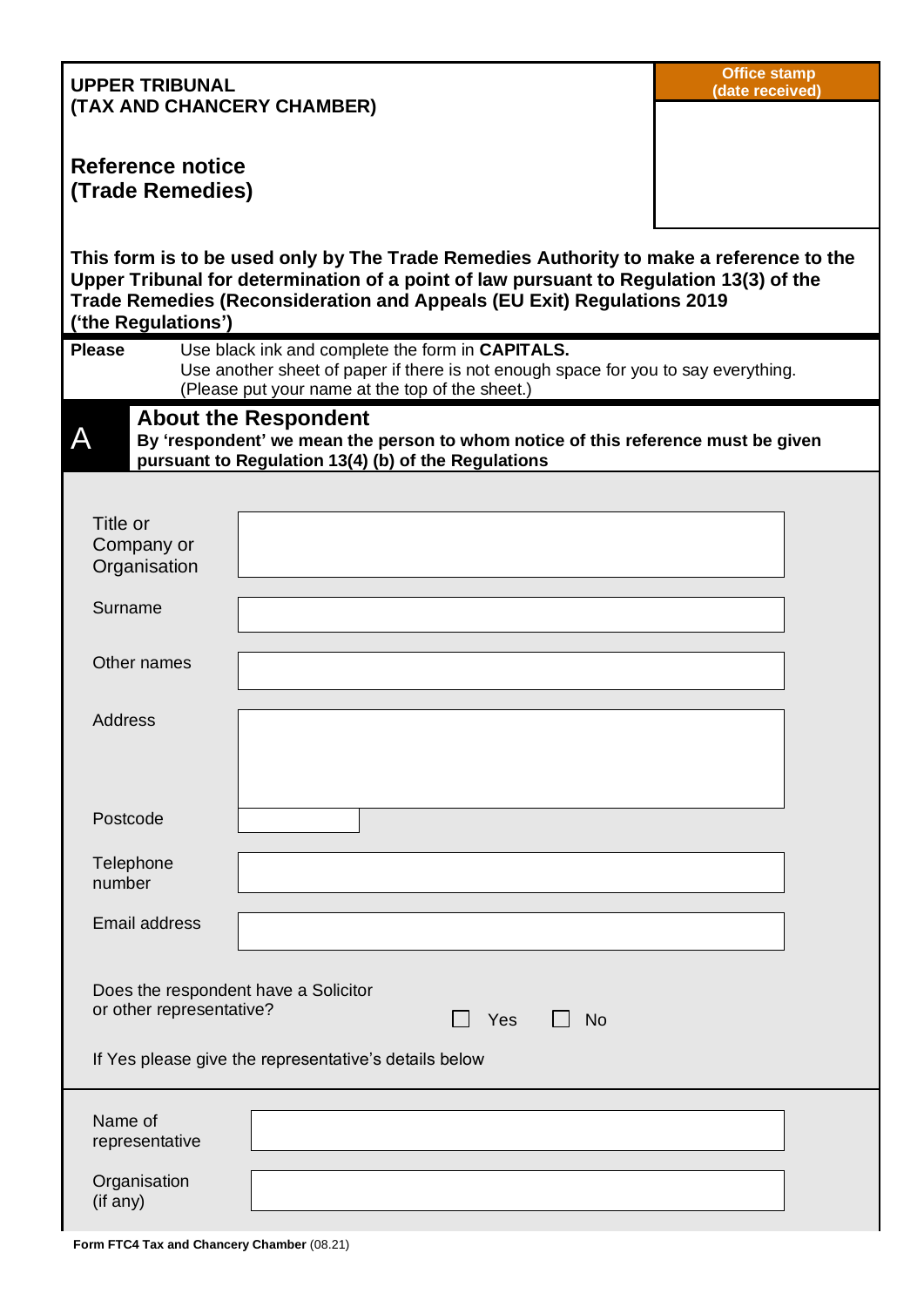| <b>Address</b>                                                                                                                                                                                                                                                          |  |  |  |                                                            |  |
|-------------------------------------------------------------------------------------------------------------------------------------------------------------------------------------------------------------------------------------------------------------------------|--|--|--|------------------------------------------------------------|--|
| Telephone number                                                                                                                                                                                                                                                        |  |  |  |                                                            |  |
| Email address                                                                                                                                                                                                                                                           |  |  |  |                                                            |  |
| Reference number (if any)                                                                                                                                                                                                                                               |  |  |  |                                                            |  |
| B<br>Point of law referred<br>Please identify the point of law which is the subject matter of this reference with such<br>explanation of the circumstances in which the point arises which will enable the Upper<br>Tribunal to give proper consideration to the point. |  |  |  |                                                            |  |
|                                                                                                                                                                                                                                                                         |  |  |  |                                                            |  |
|                                                                                                                                                                                                                                                                         |  |  |  |                                                            |  |
|                                                                                                                                                                                                                                                                         |  |  |  |                                                            |  |
|                                                                                                                                                                                                                                                                         |  |  |  |                                                            |  |
|                                                                                                                                                                                                                                                                         |  |  |  |                                                            |  |
|                                                                                                                                                                                                                                                                         |  |  |  |                                                            |  |
|                                                                                                                                                                                                                                                                         |  |  |  |                                                            |  |
|                                                                                                                                                                                                                                                                         |  |  |  |                                                            |  |
|                                                                                                                                                                                                                                                                         |  |  |  | If you want to say more, please use another sheet of paper |  |